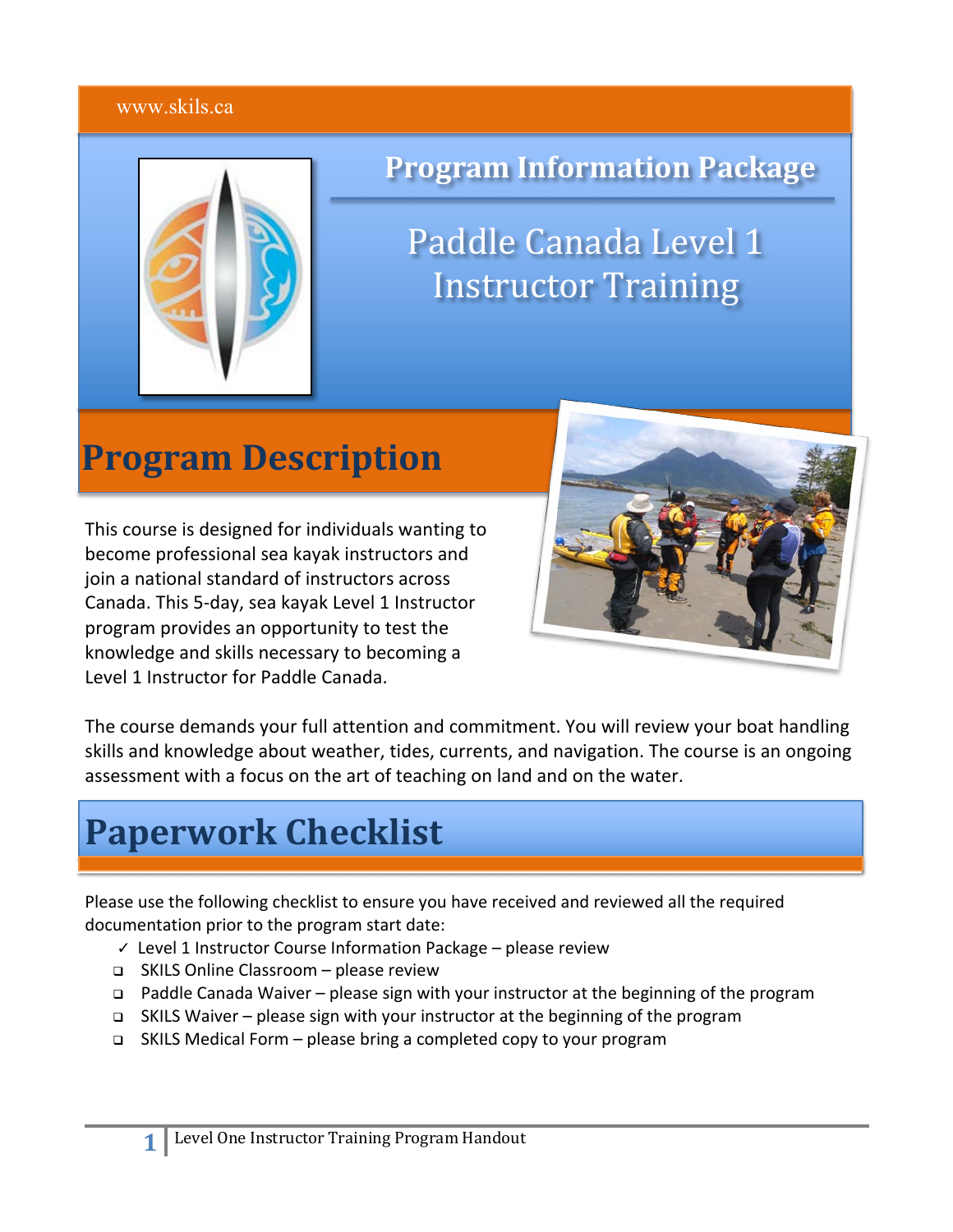# **Program Logistics**

### **Program Prerequisites**

- 18 years of age
- Basic First Aid and CPR Level C
- Paddle Canada Level 2 Skills Award
	- o Candidates must have Paddle Canada Level 2 Skills certification prior to take the program. If you do not have your level 2 Paddle Canada skills award, you will need to take one of the following, prior to your Level 1 Instructor course:
		- 4-day Level 2 Skills course
		- § 2-day assessment



### **Class Size**

A minimum of 3 candidates is required to run this program. The final decision to run a course will be made 30 days in advance. The class ratio is one instructor for 6 participants.

## **Registration**

To register for this program please contact the SKILS office at info@skils.ca. A \$300 deposit is required to secure your spot with the balance of the program cost due 30 days before the start of the program. Payment can be made by interact, cheque, money order, or cash. No refunds will be issued within 30 days of the course starts. Please review the SKILS Policy and Procedures document for more information.

## **Meals and Accommodation**

You are responsible for all meals during the program. Participants are encouraged to bring extra snacks to fill in the holes and satisfy personal tastes. SKILS will pay for the accommodation at Surf Junction Campground for the participants for the night before the course and the following  $4$ nights. You are responsible for your own accommodation after the course is over.

## **What to Bring**

Please bring the following (of good quality, in good repair, meeting Transport Canada regulations)

- Touring kayak
- PFD
- Paddle
- Pump
- 15 meter buoyant heaving line
- Tow line
- Spray skirt
- Whistle
- Immersion clothing (please be
- prepared for extended periods of time in the water)
- Gear and equipment necessary for a day trip
- Change of clothing, in waterproof container
- First Aid Kit / Repair kit / Emergency kit (something that you would bring with you or keep on shore if you are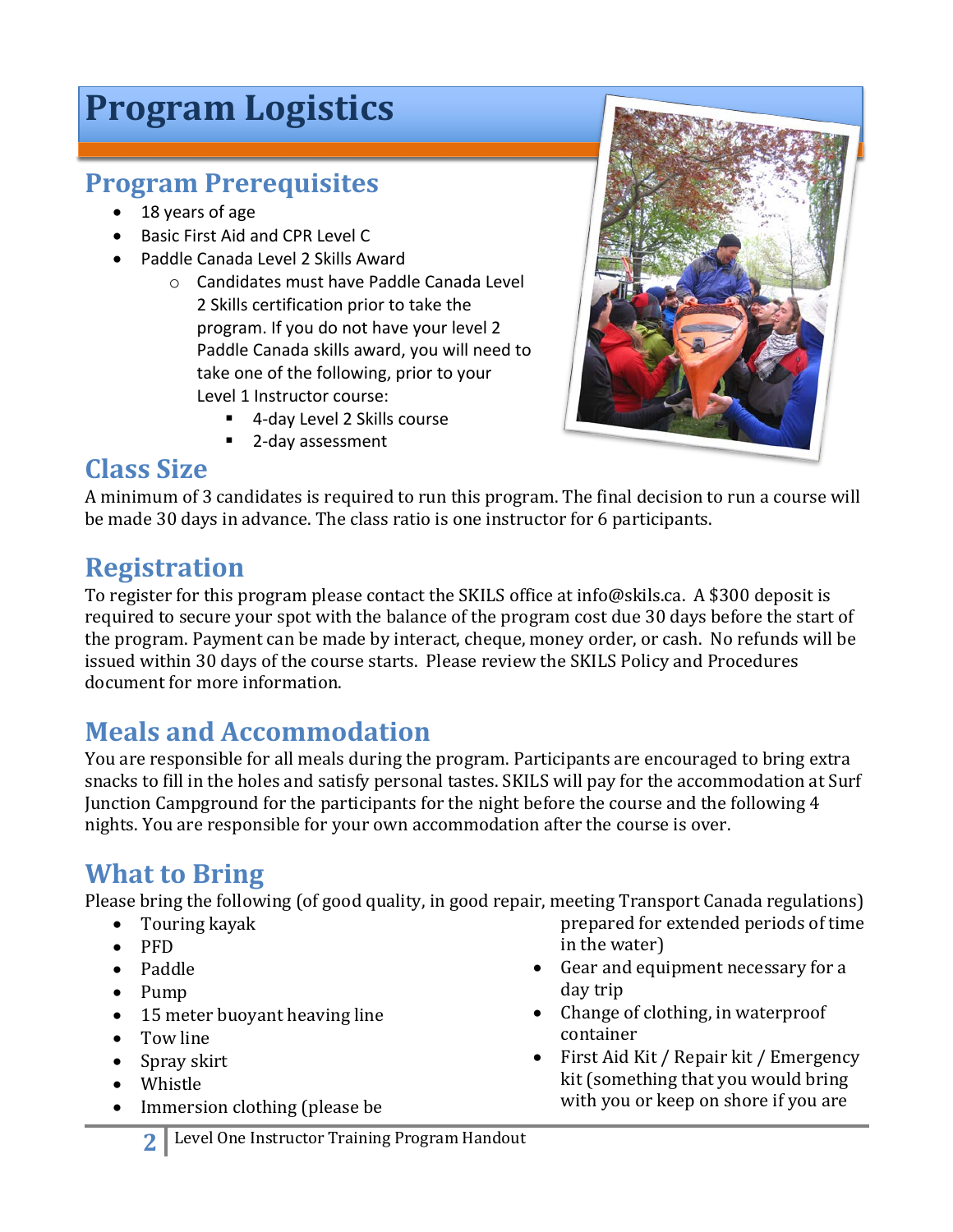not leaving the area when teaching)

• Paper & writing instrument

• Sunglasses and hat

# **Course Content and Assessment**

#### **Program Objectives**

- Develop the skills necessary to organize and teach a 1-2 day sea kayak beginner and intermediate sea kayak course.
- Develop and practice your own skills set.
- Become familiar with Paddle Canada's administrative procedures and protocols.
- Develop and practice leadership skills, risk assessment and safety management, decision making, applying judgment, group management and general seamanship.
- Plan a day trip.

### **Outline for Success**

Successful candidates for this award will be able to:

- Consistently self-rescue with confidence
- Paddle in moderate sea conditions
- Plan and execute a day tour
- Demonstrate good judgment and seamanship when dealing with navigation and weather
- Clearly and confidently communicate with groups of participants in a teaching environment
- Prepare and organize on land and on water kayak related classes
- Create lesson plans, with objectives and learning outcomes
- Demonstrate paddling skills as required of a level 1 instructor

### **Evaluation**

Evaluation will comprise of continual ongoing assessment throughout the class and a final written and practical assessment. The final practical assessment will consist of four parts, each of which must be completed to a high level of competence. In addition to paddling skills and teaching ability, candidates will be assessed for leadership and professionalism consistent with a good sea kayak instructor. These qualities include punctuality, good communication skills, and overall preparedness.

#### **Part 1. Knowledge**

a) **Complete a test** of approximately 75 multiple choice questions. The test covers all aspects of the instructional level-1 and the skills program level-2 including navigation questions. The test will cover the mandate and the administration of the PADDLE CANADA sea kayaking program in general and specifics of the administration and delivery of paddling courses. ( 80% score is required to pass)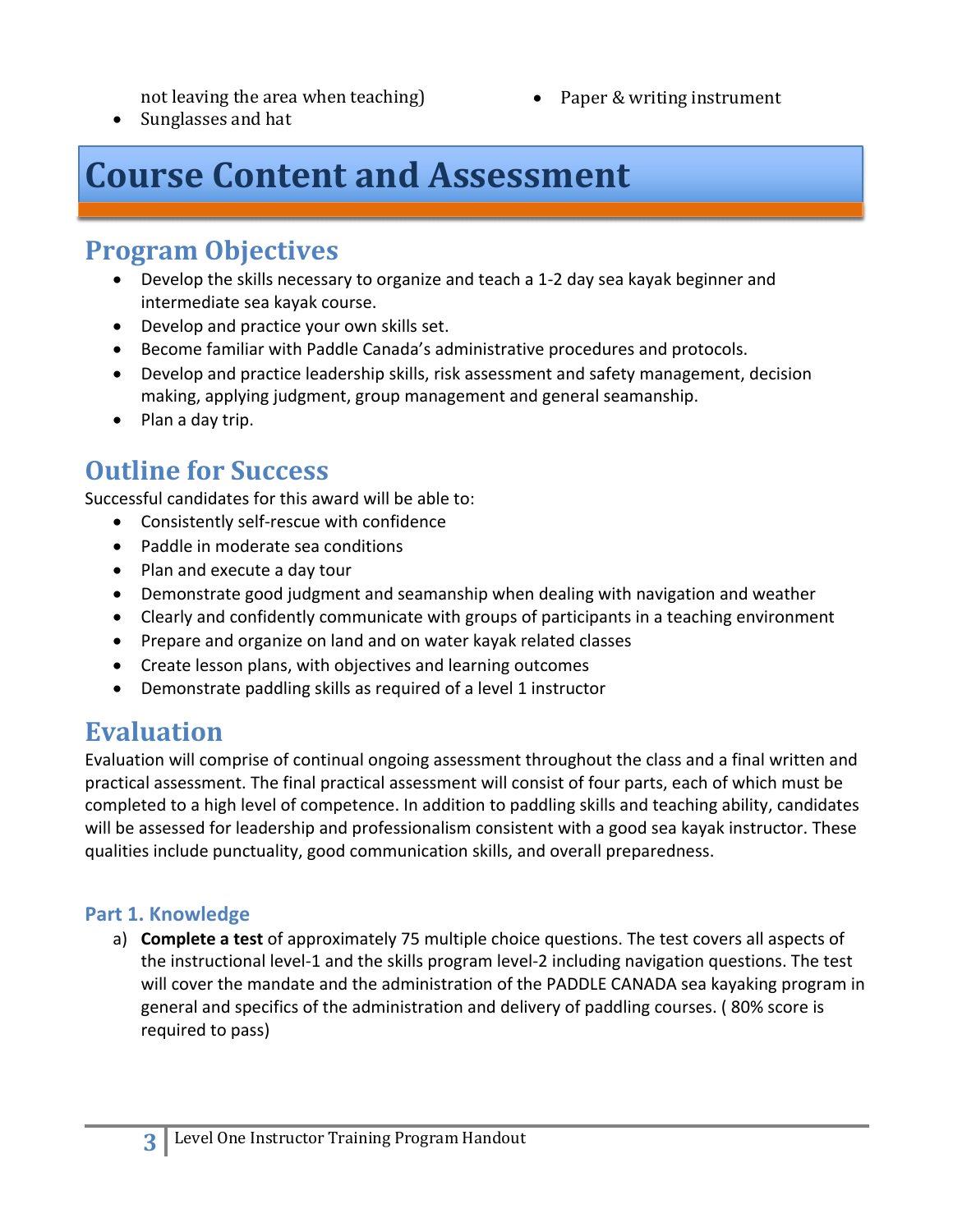#### b) **Submit the following prepared materials**

- i. An*"Information for paddlers"* handout that includes an hourly itinerary and all necessary additional information for paddlers, such as but not limited to: tuition, safety information, fees, necessary kayaks, necessary gear, meals, washroom access and communication facilities. *(one page two sides)*
- ii. A *"Course Outline"* for use by the instructor that includes the sequence, nature and extent of topics and strokes. Also include practice activities, contingency plans, and an assessment outline. *(one page two sides)*

#### **Part 2. Instructing in the classroom - requires two lesson presentations**

- a) A 15-20 minute lesson; the candidate will received sufficient notice to prepare fully for this lesson. Submit a prepared lesson handout for paddlers.
- b) A 5-10 minute lesson; the topic will be assigned and the candidate will conduct the lesson almost immediately.

#### **Part 3. Instructing on the water - requires three presentations, and an inspection of your kayak and equipment**

- a) A 15-20 minute lesson of a paddling stroke; the candidate will received sufficient notice to prepare fully for this lesson. Submit a prepared review handout for paddlers during the classroom session.
- b) A 15-20 minute lesson of a rescue skill involving immersion; the candidate will be assigned a skill early in the day for presentation later.
- c) A 5-10 minute lesson; The topic will be assigned and the candidate will conduct the lesson almost immediately.
- d) All candidates will have their kayaks and equipment inspected for the following items in good working order.
	- Extra clothing
	- Extra food and drink
	- Tow-line(s)
	- Communications
	- Deck lines
	- Means to warm a mildly hypothermic victim
- Spare paddle
- The means to effect the rescue of a swimmer 50 meters to shore
- First aid kit
- Any other equipment and fittings necessary for the safe and effective completion of the course

#### **Part 4. Technical paddling skills**

Technical level-2 paddling skills will be assessed through on-water demonstrations and may include all aspects of the level-2 program. Attention will be paid to skills of particular importance to safety and rescues typical of the instructional environment, such as but not limited to:

a) Swim out and reenter a swamped kayak, pump dry and return to shore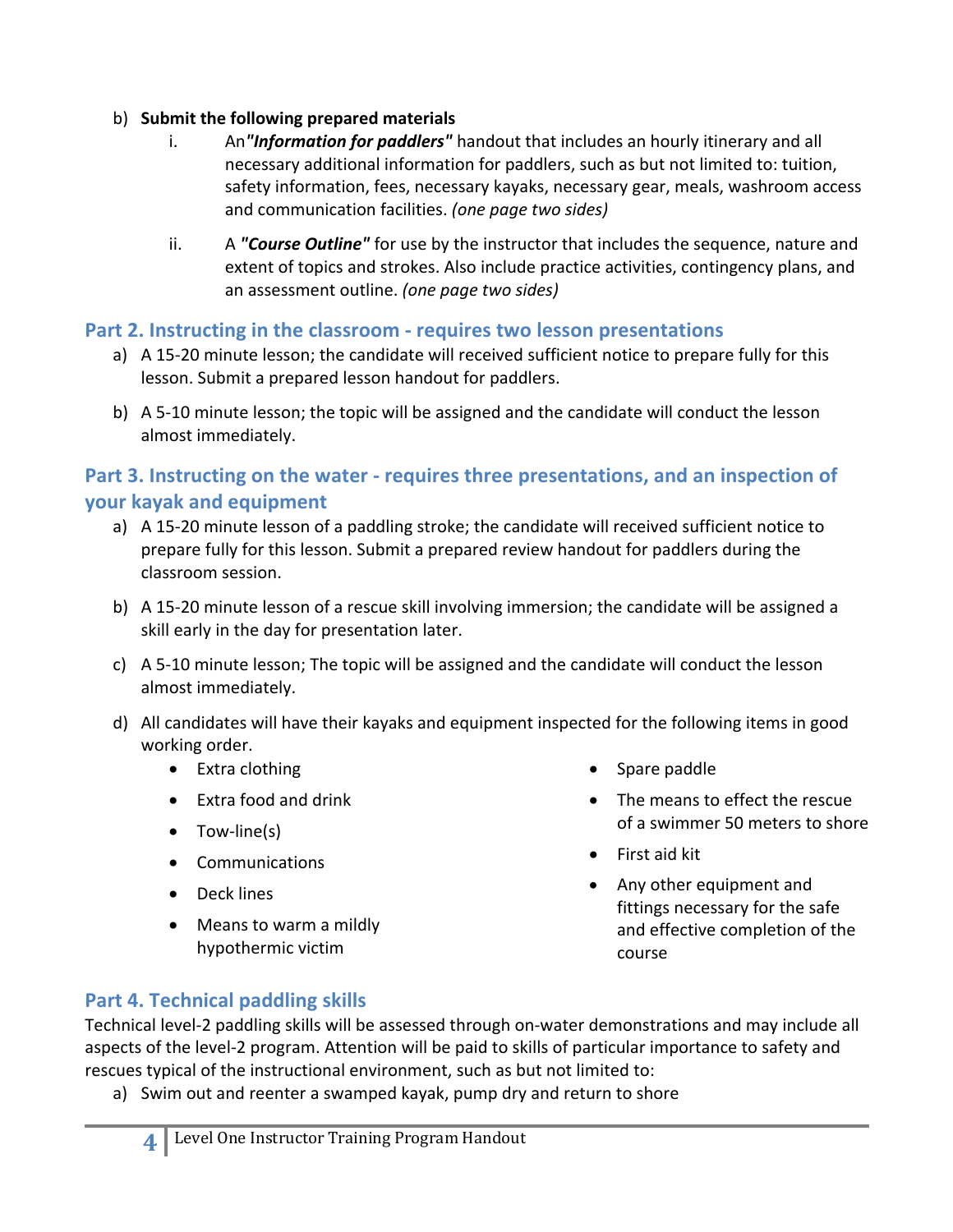- b) Quick and effective towing skills
- c) Assist an injured paddler back into their kayak
- d) Effective sweep and brace turns
- e) Effective draw strokes.
- f) Simulate rescue and communication procedures.
- g) Effective blending of paddle strokes; as demonstrated by paddling through an obstacle course.



At various times throughout the skills assessment participants will be engaged in leadership roles that include responding to simulated rescue and distress scenarios. Scenarios will focus on the type of incidents that occur occasionally in a normal instructional setting.

## **Typical Daily Itinerary**

|       | Day 1                                      |
|-------|--------------------------------------------|
| 9:00  | Orientation                                |
| 9:30  | Classroom lectures and participant lessons |
| 12:00 | Lunch                                      |
| 13:00 | Transition to beach                        |
| 13:30 | <b>Beach activities</b>                    |
| 14:30 | <b>Strokes activities</b>                  |
| 16:00 | Immersion activities                       |
| 17:30 | End on the beach/dismissal at the beach    |

\* The last day may not include on-water activities.

# **Program Preparation**

## **Typical Assignments**

|              | Classroom - 20 min               | Lesson 5 – 10 min            |  |
|--------------|----------------------------------|------------------------------|--|
| Candidate #1 | Preparing for a day-long trip in | The PC sea kayaking program  |  |
|              | October.                         |                              |  |
| Candidate #2 | Choosing safe places to paddle;  | Effects/symptoms of          |  |
|              | includes use of tide & current   | hypothermia                  |  |
|              | tables.                          |                              |  |
| Candidate #3 | Charts, maps & aids to           | Paddle styles/length/feather |  |

**5** Level One Instructor Training Program Handout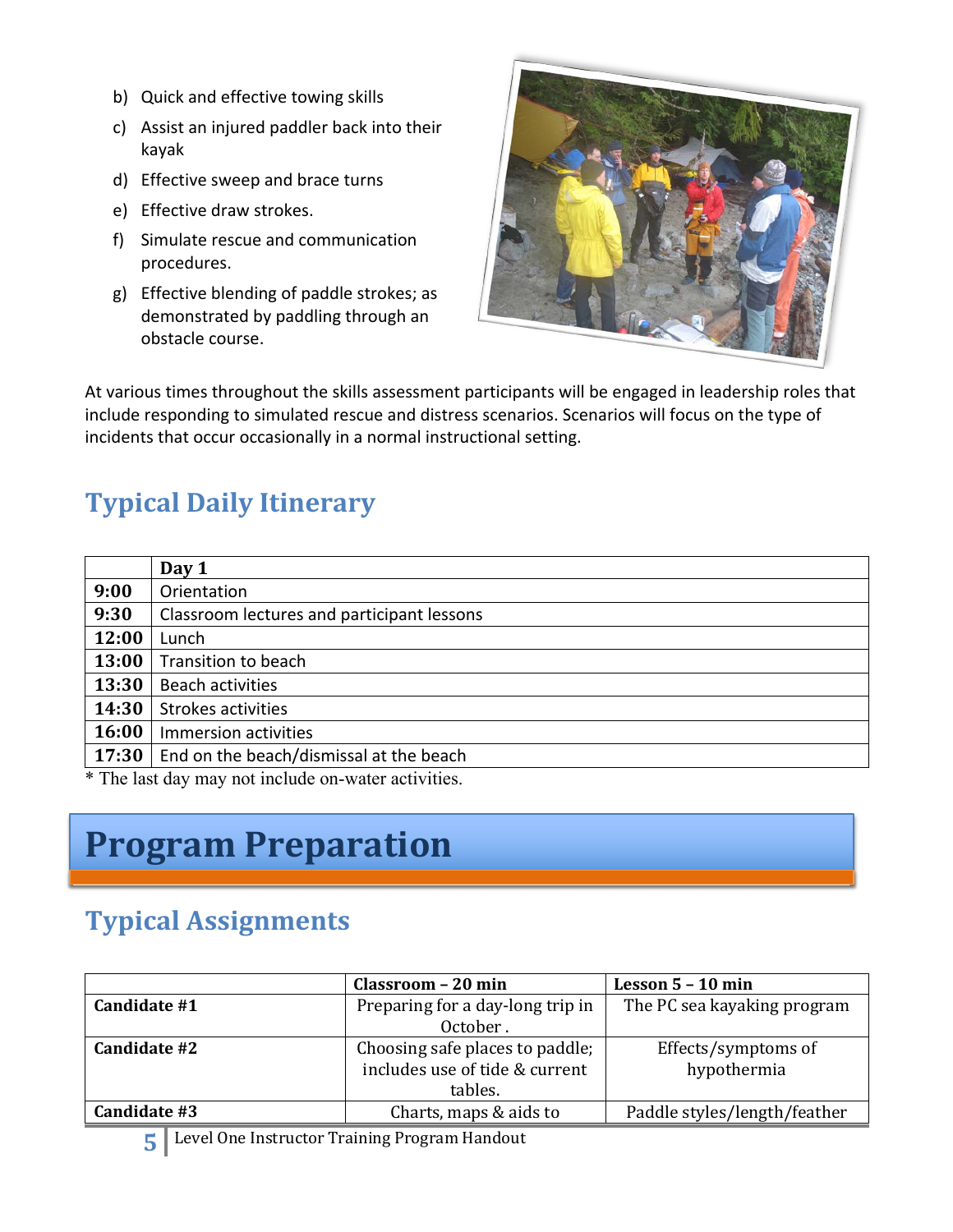|              | navigation (buoys & markers)  |                             |
|--------------|-------------------------------|-----------------------------|
| Candidate #4 | Ecological effects of coastal | PFD selection               |
|              | kayaking.                     |                             |
| Candidate #5 | Food & water - and its        | Waivers, general safety and |
|              | relationship to sea kayak     | emergency procedures.       |
|              | touring -- level-1.           |                             |

|              | On Water - 20 min                | In Water - 20 min   | Beach $5 - 10$ min |
|--------------|----------------------------------|---------------------|--------------------|
| Candidate #1 | sweep stroke<br>review plus edge | Wet exit            | Kayak fit          |
| Candidate #2 | draw stroke                      | Unassisted re-entry | Boat styles        |
| Candidate #3 | low brace turn                   | Assisted re-entry   | Deck layout        |
| Candidate #4 | forward stroke                   | Bow rescue          | Warm up            |
| Candidate #5 | stern rudder                     | High brace          | Carry & lift       |